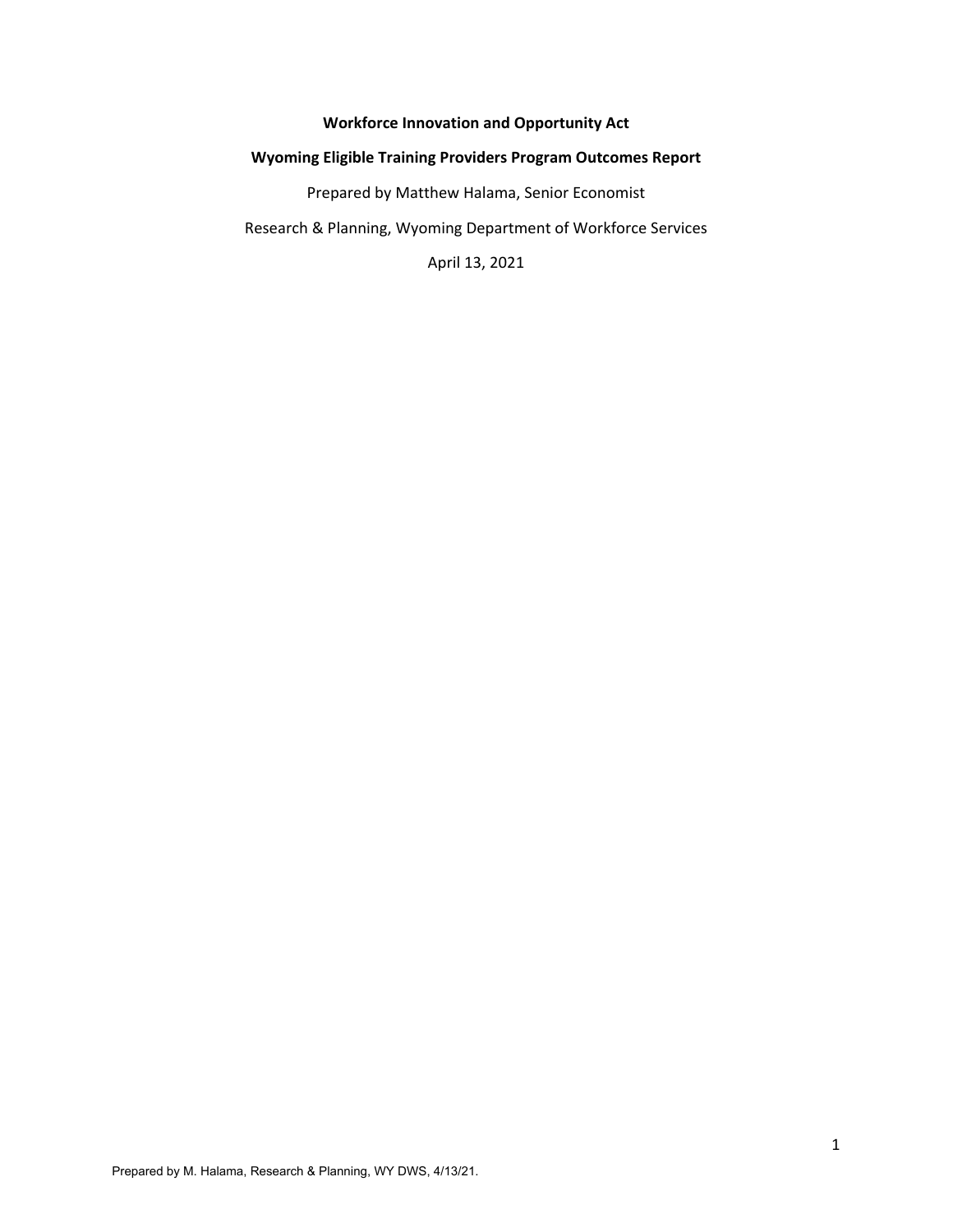#### **Abstract:**

In 2014, the Workforce Innovation & Opportunity Act (WIOA) amended the Workforce Investment Act of 1988. WIOA provides training in skills that lead to employment in high‐demand occupations. The State of Wyoming is responsible for providing a comprehensive report annually. WIOA requires collection of WIOA and non-WIOA participant information from Eligible Training Providers (ETPs) who accept WIOA participants in their approved training programs. As of this publication, Wyoming is currently unable to complete a full performance report that is due October 1, 2021 until all non‐WIOA participant data has been uploaded to make proper comparisons between WIOA and non‐WIOA participants. The portions of the performance report that can be completed details information available for Fiscal Years (FY) 2017‐2019.

### **Introduction:**

The Workforce Innovation & Opportunity Act (WIOA) of 2014 amended the Workforce Investment Act of 1998 and aims to provide "individuals with barriers to employment, access to and opportunities for the employment, education, training, and support services they need to succeed in the labor market" (H. R. 803, 2014). Training offered through WIOA ETPs to adults, dislocated workers, and youth must meet certain eligibility requirements. WIOA section 116 (d)(4) stipulates that in order to continue to receive formula grants, Wyoming has to report performance information annually about ETPs to the Department of Labor's Employment and Training Administration (ETA). Eligible training providers are entities with job training approved by the Wyoming Workforce Development Council (WWDC). The WWDC fund training for WIOA program participants through individual training accounts (ITAs). A comprehensive list of ETPs and associated programs currently approved by WWDC for ITA funding is listed on employer tab of the Wyoming at Work website (wyomingatwork.com). Currently, there are 38 ETPs operating 85 locations in Wyoming. Laramie has 11 ETPs, the most in the state,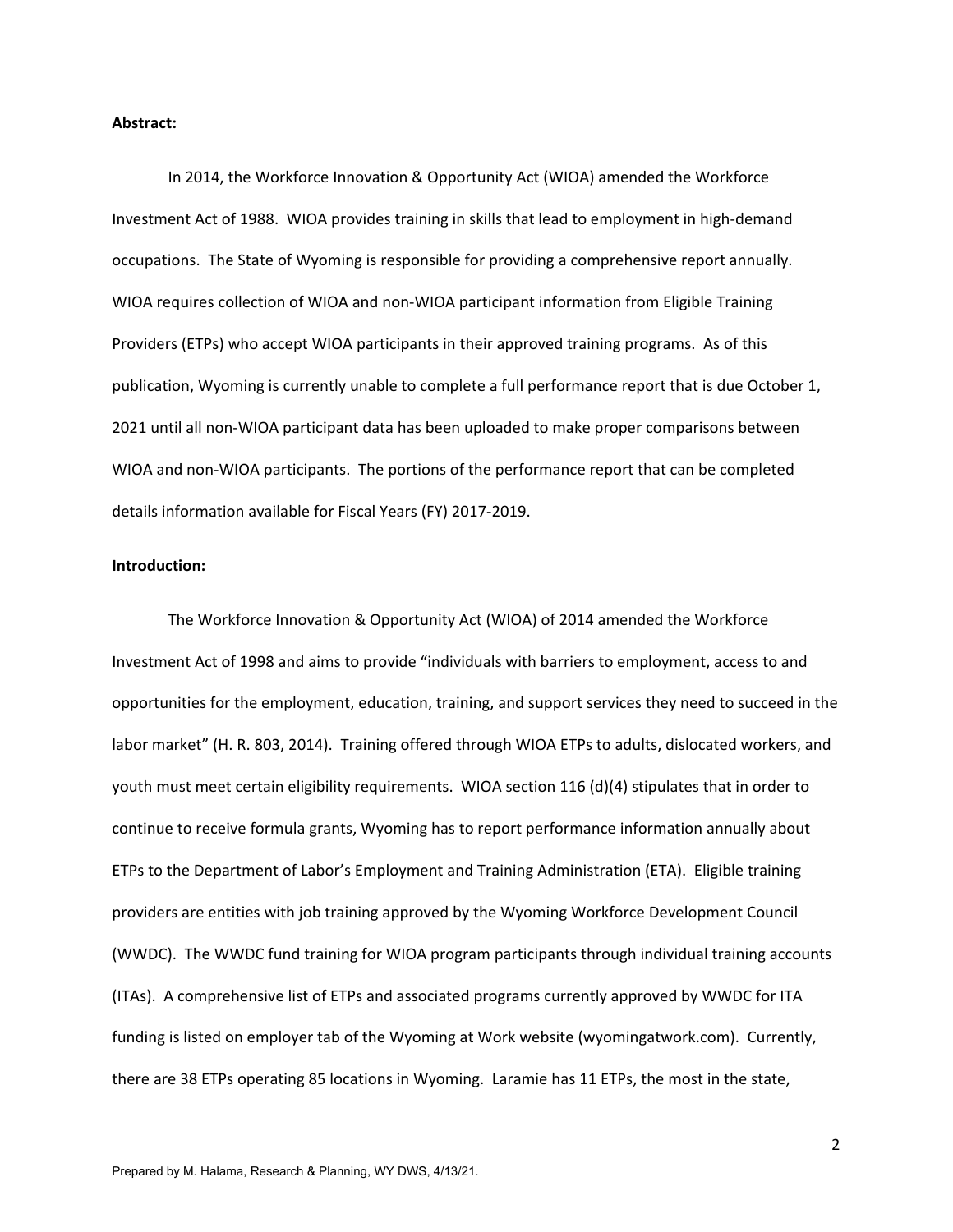followed by Casper with 10 and Cheyenne with nine. The ETPs include the community colleges and university, driving, cosmetology, automotive technology, and certified nursing and dental assistant schools.

 Performance reporting is important as it imparts realistic expectations about the programs and training providers by giving information on program costs, completion rates, employment prospects and median earnings for participants and non-participants two and four quarters after exiting a program. The performance reporting reflects WIOA and non‐WIOA participants' outcomes within a training program provided by an ETP. The structure of this report will describe the information that is required from ETP's for performance reporting on both WIOA and non-WIOA participants of a training program. Results including summary statistics for Fiscal Years (FY) 2017, 2018 and 2019. A discussion as to what improvements Wyoming needs to incorporate in order to provide a complete performance report is contained in this report.

### **Methodology:**

Under the WIOA ETP Agreement and General Provisions ETPs are required to provide the following performance data annually:

- The total number of participants who received training services from a WIOA program.
- The total number of participants who exited from training services.
- The average cost per participant who received training services and the number of participants with barriers to employment who were served by a WIOA program.

In addition, the following performance information is required for WIOA and non‐WIOA participants who received training provided by an ETP:

The total number of individuals exiting a program of study.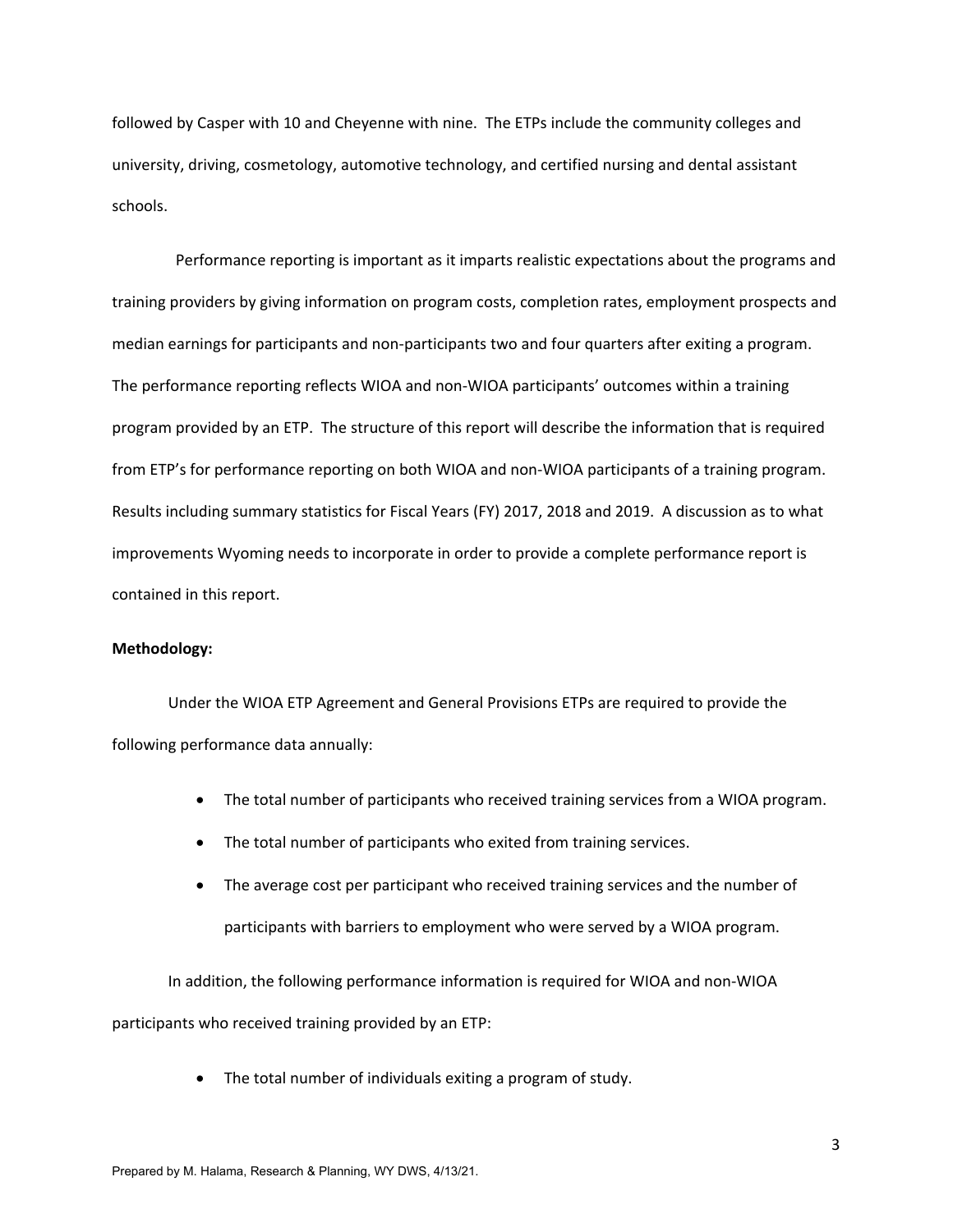- The percentage of individuals who are in unsubsidized employment during the second quarter after exit from a program.
- The percentage of individuals who are in unsubsidized employment during the fourth quarter after exit from a program.
- The median earnings of individuals who are in unsubsidized employment during the second quarter after exit from a program.
- The percentage of individuals who obtain a recognized postsecondary credential, or secondary school diploma or its recognized equivalent; during participation in or within one year after exit from the program.

Unsubsidized employment refers to employment not supported by state or federal funds. Placement in employment is defined as the participants' employment immediately after completion of training (DWS).

The data sources used to capture this information in this report came from the wage records (WR) database, Wyoming Department of Transportation (WYDOT), Wyoming Department of Education (WYDOE), University of Wyoming (UW), Wyoming Community College Commission (WCCC) and the Workforce Innovation and Opportunity Act (WIOA) Participant Individual Record Layout (PIRL) files. Individuals selected are assigned to the WIOA youth, adult or dislocated worker program. The Department of Workforce Services Research and Planning Division (R&P) combined three programs and categorized them as WIOA, otherwise the results would be non‐disclosable, making performance reporting much more difficult.

The WR database contains employment and wage data for all unemployment insurance covered individuals from 1992 to present. The variables include SSN, year, quarter, UI account and total wages.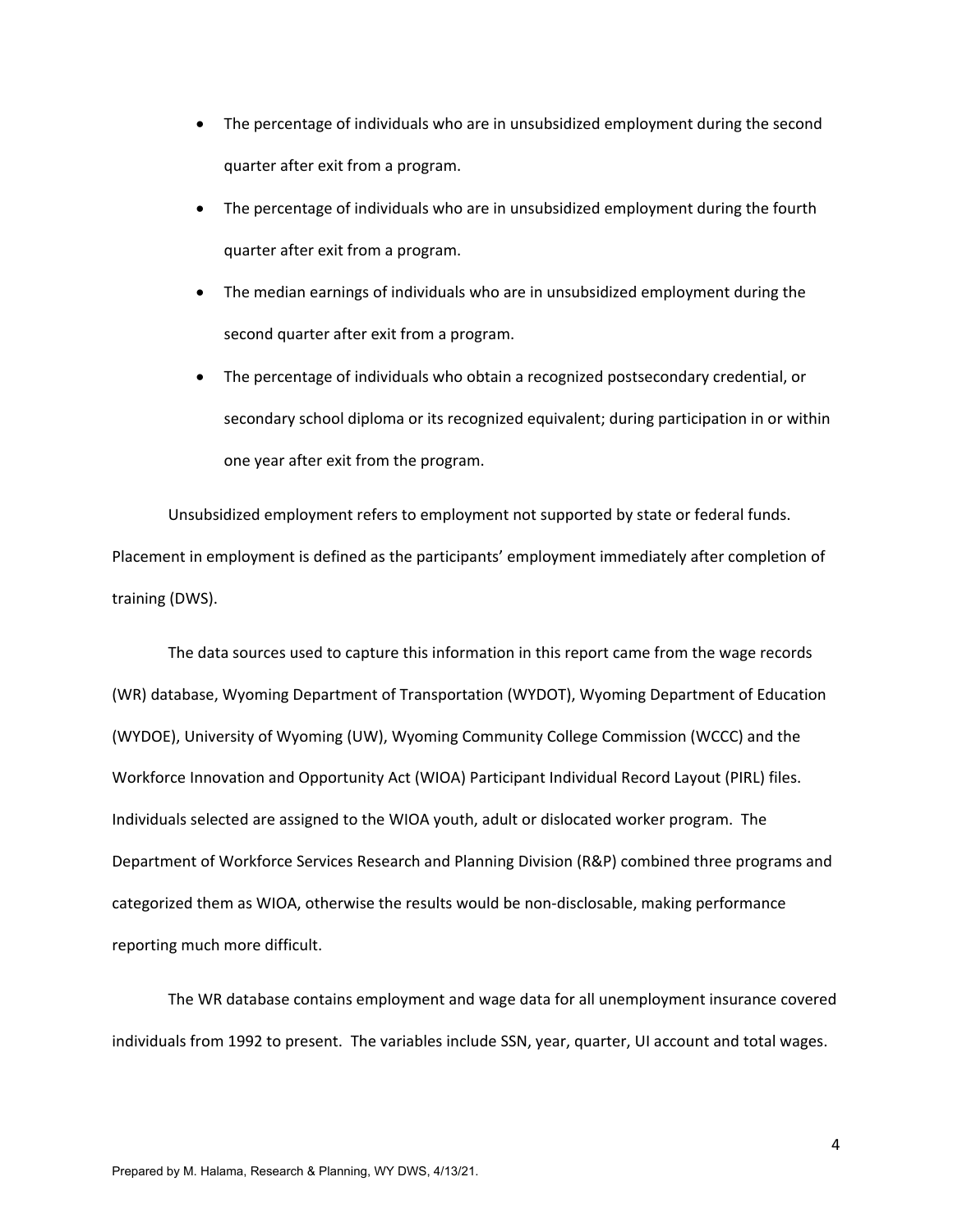R&P, through the Workforce Data Quality Initiative (WDQI), also collects enrollment and graduation data from Wyoming's community colleges and the University of Wyoming. R&P is able to compare those in the WIOA programs to non‐WIOA participants grouped by Classification of Instructional Program (CIP) codes. CIP codes come from the Institute of Education Sciences (IES), a statistics, research, and evaluation arm of the U.S. Department of Education. CIP codes start at two digits describing the program content; four‐digit CIP codes provide detailed information within a program, while the six‐digit CIP code describes the degree program. Nine individuals had an out of date CIP code 51.1601, which was used in the 2000 CIP code handbook. That CIP code was changed to 51.3801 to reflect the 2010 standards.

The WIOA PIRL file variables used for performance reporting are the participants' social security number, WIOA program (youth, adult, or dislocated worker), the Classification of Instructional Program code information associated with the program the eligible training provider provided, the exit date of the training program, completed status, and the participants' completion date.

In order to gather performance data for WIOA and non‐WIOA participants, The Wyoming Department of Workforce Services (DWS) sends an excel spreadsheet to all ETPs involved in a WIOA program to complete. The spreadsheet provided contains multiple sheets listing a program ID, program name, and CIP code information. The following columns within each sheet ETPs to complete the following information: social security number (SSN), start date of WIOA program, status (completed or not completed), exit date of WIOA program, credential obtained, employed two quarters after program completion, and employed four quarters after program completion. This information is uploaded by the ETP to the Wyoming at Work (W@W) website, which is later uploaded into the WIOA PIRL file. In addition, the Wyoming at Work website has program, credential, provider, and total program cost information by clicking on the employer tab and selecting ETPL Programs.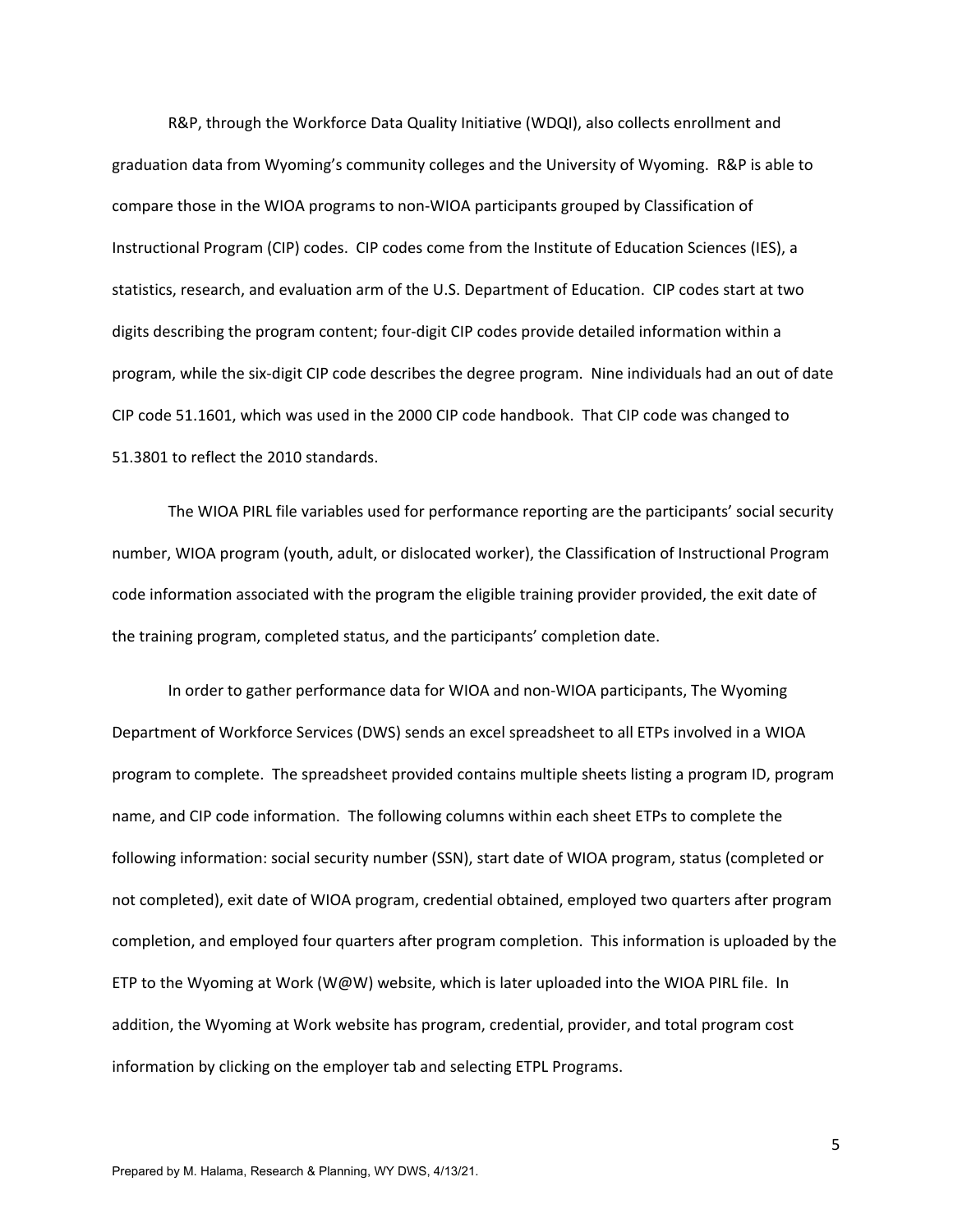All data sets are combined using SSNs. The wage record database contains the quarterly wages and employment information. The wages from the wage record database were used as businesses are required by law to provide quarterly wage and employment information leading to a high degree of reliability. Median wages were calculated and grouped by CIP codes within an ETP. University of Wyoming and Community College data were combined with the WR data. If program participants completed training then the completion date of their program was selected, otherwise the day they exited the program was used. Wyoming's fiscal years run from July 1 to June 30, depending on when the completion date or exit date occurred it is grouped within the appropriate fiscal year. For example, FY 2017 ran from July 1, 2016 to June 30, 2017. Data were available for FY 2017‐2019. For the purposes of this paper fiscal years 2017, 2018, and 2019 were grouped together to provide more information on program outcomes. In 2017, there were 95 WIOA programs under the label training level provided by eligible training providers. Only 24 of those programs have data that can be shown for WIOA participants, the other 71 are non‐disclosable due to confidentiality issues, which means about 25% of the WIOA program data can be shown. By rolling‐up the three available fiscal years (2017, 2018, and 2019) and adjusting quarterly wages to the consumer price index, there are 169 WIOA programs and of those about 30.0% or 50 programs have outcomes that are reportable for WIOA participants (see Table 1a).

#### **Results:**

 Before going into the results, it is important to note how many ETPs have uploaded performance data for WIOA and non‐WIOA participants. Table 1b displays by year how many ETPs have uploaded performance data and how many have not uploaded performance data. Throughout the 2017‐2019 fiscal years, 33 programs have WIOA and non‐WIOA participant data uploaded while 76 programs only have WIOA participant data uploaded.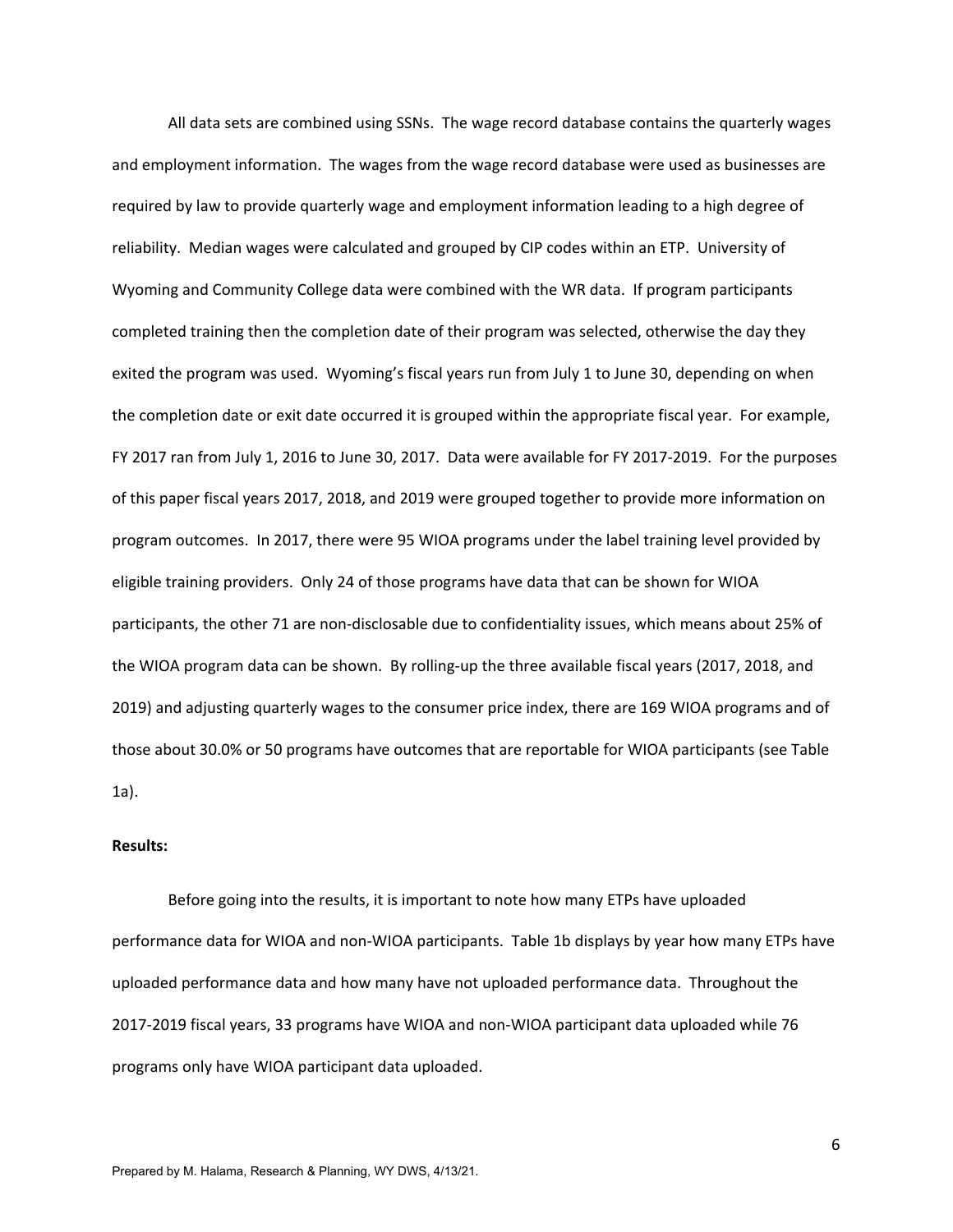Table 2 shows that within the 169 WIOA programs, 140 individuals were in programs by themselves or with one other participant which means we could not report statistics for those WIOA programs due to confidentiality issues. Of the remaining 513 participants, completion status is available for 408. There were 224 participants with wages in the second quarter after exit and 203 participants with wages in the fourth quarter after exit after combining all data sets and calculating performance outcomes listed below. If we had non‐participant data at least some performance reporting could be completed. This would allow individuals to make informed decisions related to training programs. The culmination of this effort is Table 3.

 Table 3 displays ETPLs with outcomes from 2017‐2019. Many of the WIOA programs have the label N/D meaning the information is non-disclosable even with the rollup of the fiscal years 2017-2019. In addition, the majority of the training level column states "Program Data Not Available", this means non‐participant data has not been uploaded to the system. Laramie County Community Colleges' medical insurance specialist/medical biller program the WIOA participant data is non‐disclosable while program data is not available for non‐participants. These are missed opportunities as those planning a future career will not have an idea of the wage outcomes for those programs in Wyoming. Comparing program data to Casper Colleges' fire science/fire‐fighting program the WIOA participants are non‐ disclosable while non‐participant program data is available. With the majority of WIOA program outcomes being non‐disclosable having non‐participant data being available is beneficial due to seeing wage outcomes for these programs.

The largest ETPL was the Sage Corporation, a truck driving school that provides training programs for commercial driver's licenses, which had 81 individuals registered (see Table 3). The second largest was Mountain West Commercial Driving Schools of Wyoming, also a truck driving school with 32 participants; followed by Hazel B Suedes R.N., a nursing assistant program with 29 individuals. ETPs with the largest median wages that had WIOA participants with reportable statistics are Laramie County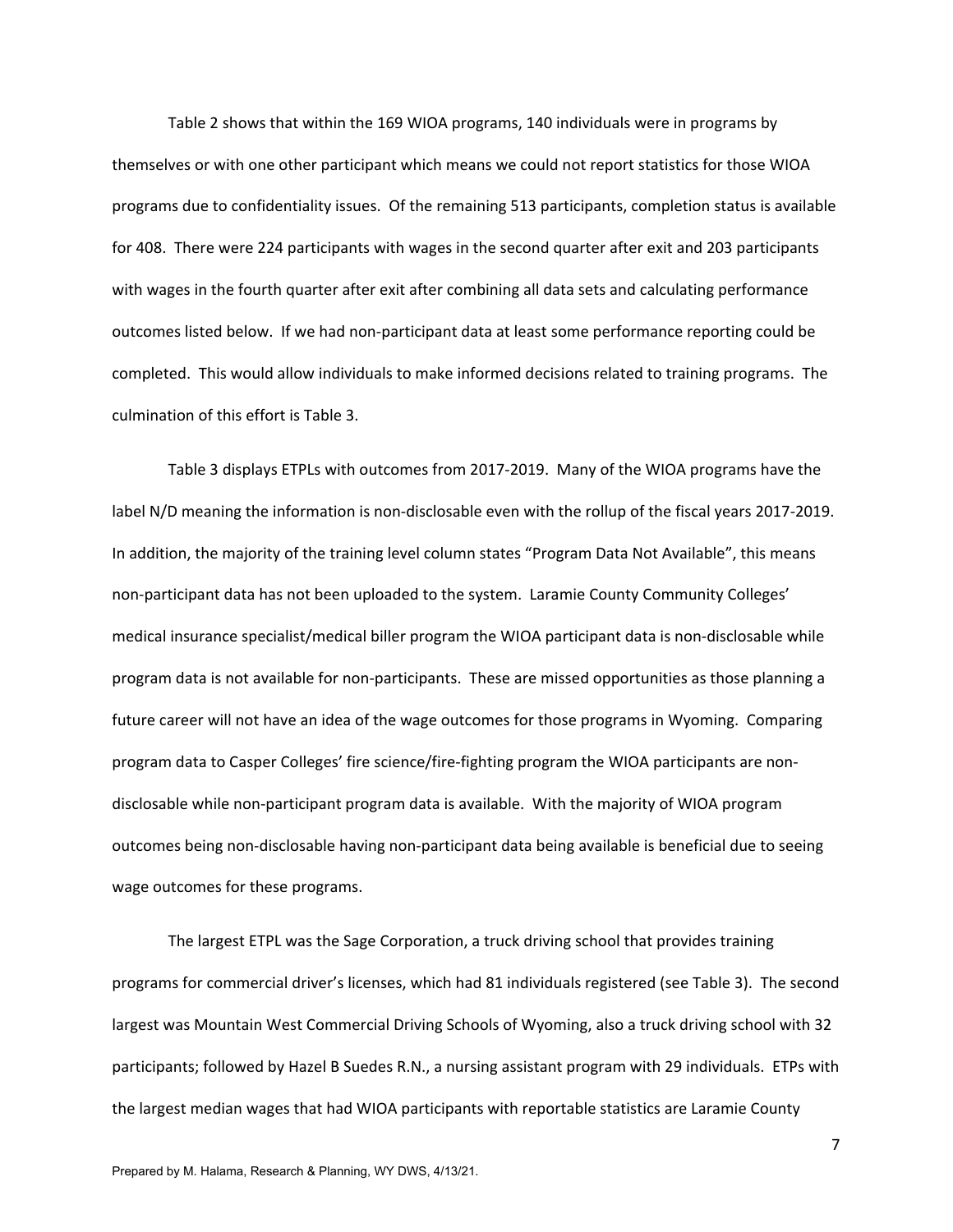Community College, Casper Community College District, and Northern Wyoming Community College Districts registered nursing, nursing administration program with median wages of \$14,527, \$14,450 and \$14,414 two quarters after leaving the program.

#### **Discussion:**

ETPs are required to provide information from non‐WIOA participants to meet the requirements of the Training and Employment Guidance Letter (TEGL) Number 3‐18. One concern is that small training providers have to provide information on non‐WIOA participants. In Wyoming, many ETPs have a low enrollment of WIOA funded participants and cannot disclose performance outcomes without potentially exposing the identity of the participant seeking training. In addition, these same ETPs have limited or no program data on non-WIOA participants. R&P is continuing its recommendation that ETPs are contacted to assess which and how many would be open to supplying non‐WIOA participant data to DWS.

To date, Wyoming has not met the requirements of the Eligible Training Provider Performance reporting that is required annually. Wyoming has waivers in place until June 30, 2021 that have allowed the state to receive WIOA funding while not having to provide annual performance reports due to burden and being a single area state with minimal funding. A single area state refers to Wyoming having one Workforce Investment Board (WIB) aka the Wyoming Workforce Development Council. The consequences of not providing annual performance data can have serious repercussions to the ETP's. Under WIOA title 1‐B, the criteria for a training provider to retain its status as an eligible training provider is to provide accurate information and deliver results. The State of Wyoming can revoke a provider's eligibility and remove from the list for false reporting, for violating a provision of title I of WIOA, or for failure to meet required performance outcomes. A training provider can be removed from the ETPL if the provider has not been utilized for WIOA funded training within the last five years. ETPs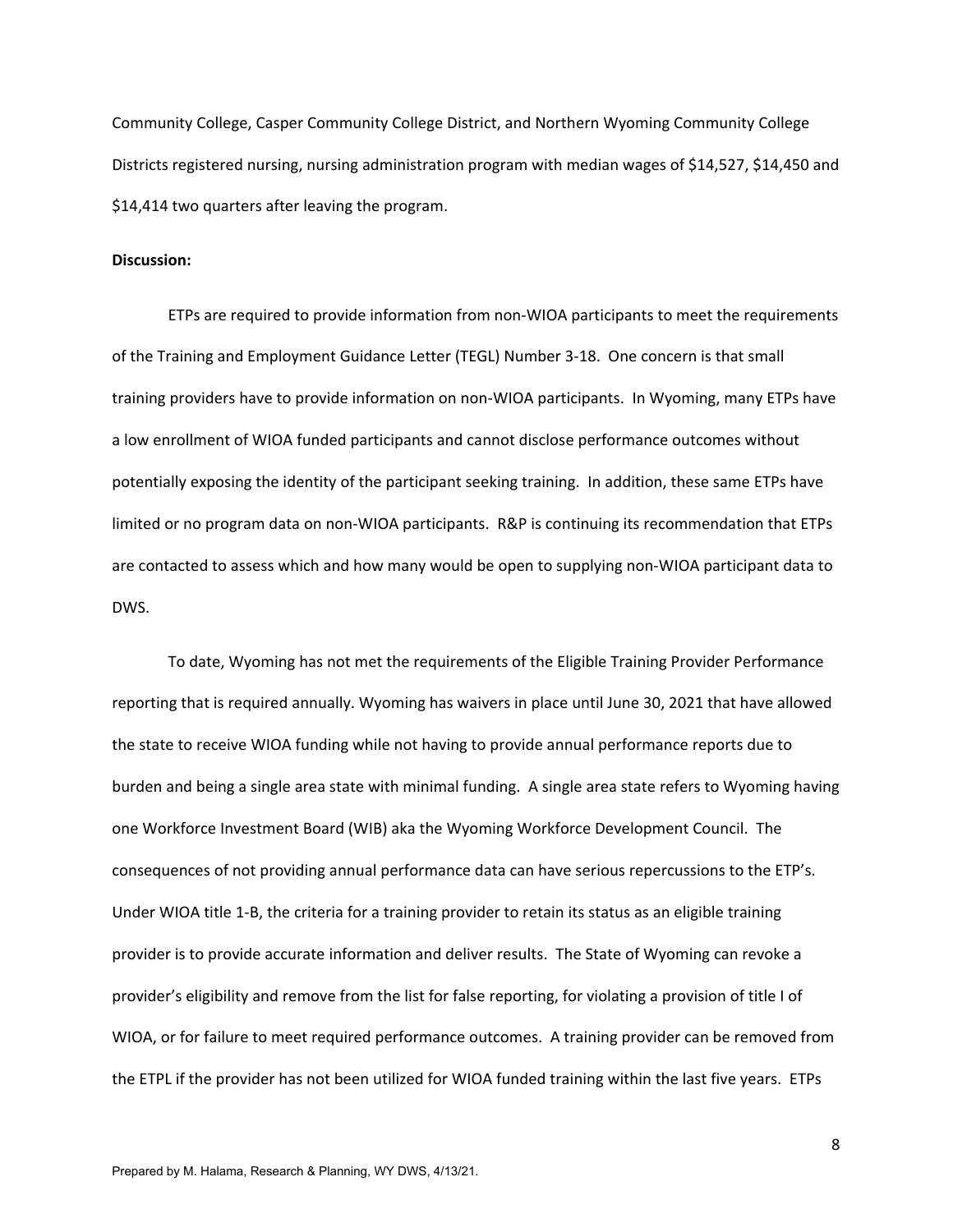removed from the ETPL can reapply for inclusion at any time or appeal the decision. If an ETP is removed for cause Wyoming will only be liable for payment rendered before the effective date of termination, provided that those services were performed in accordance of the WIOA ETP agreement and general provisions. If Wyoming fails to provide a performance report to the Department of Labor the possible sanctions to the WWDC include reduced funding for training programs in the State.

 With the waivers in place, the State should upload all data available and be proactive in acquiring and uploading WIOA non‐participant data. The information about programs and outcomes are valuable and having these unpublished performance reports for prior years with no missing data could have provided insights about specific ETPs and whether these partnerships should continue.

Under the Workforce Innovation and Opportunity Act, the Wyoming Workforce Development Council approves training programs provided by Wyoming's Community Colleges, the University of Wyoming, and private companies. These eligible training providers are required to provide performance-reporting data on WIOA and non-WIOA participants. With current waivers in place, Wyoming at this time cannot provide a complete performance report. The portion of the report Wyoming can mostly complete come from the University of Wyoming and the community colleges because R&P can link data between the WIOA PIRL file, wage records, University of Wyoming, and the community colleges. Wyoming cannot complete portions of the report where non‐WIOA data has not been uploaded by ETPs into Wyoming at Work and subsequently the WIOA PIRL File to allow complete performance reporting.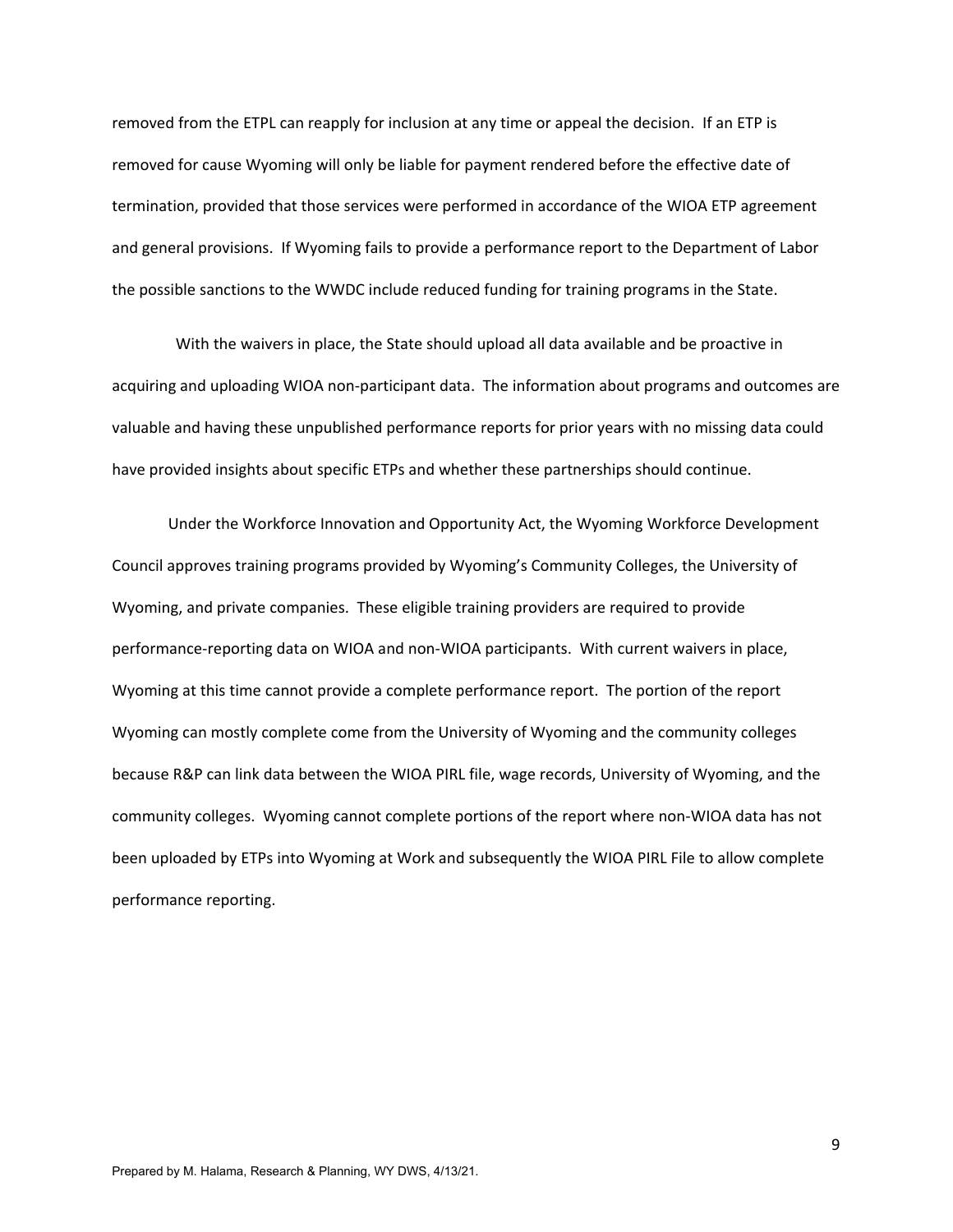# **Table 1b: How many programs have uploaded performance data by year**

|      | How many programs How many programs |                   |                       |
|------|-------------------------------------|-------------------|-----------------------|
|      | have uploaded                       | have not uploaded |                       |
| Year | performance data                    | performance data  | <b>Total Programs</b> |
| 2017 | 19                                  | 75                | 94                    |
| 2018 | 26                                  | 62                | 88                    |
| 2019 | 16                                  | 41                | 57                    |

## **Grouped by Fiscal Year**

| FY2017-2019 | 33 | 109 |
|-------------|----|-----|
|             |    |     |

# **Table 1a: How many WIOA programs have disclosable data (FY2017 vs Rollup of FY2017‐2019)**

|                    | <b>Programs with</b> | <b>Programs with</b> |                       |               |
|--------------------|----------------------|----------------------|-----------------------|---------------|
| <b>Fiscal Year</b> | disclosable data     | undisclosable data   | <b>Total Programs</b> | % Disclosable |
| FY2017             | 24                   | 71                   | 95.                   | 25.3%         |
| FY2017-2019        | 50                   | 119                  | 169                   | 29.6%         |